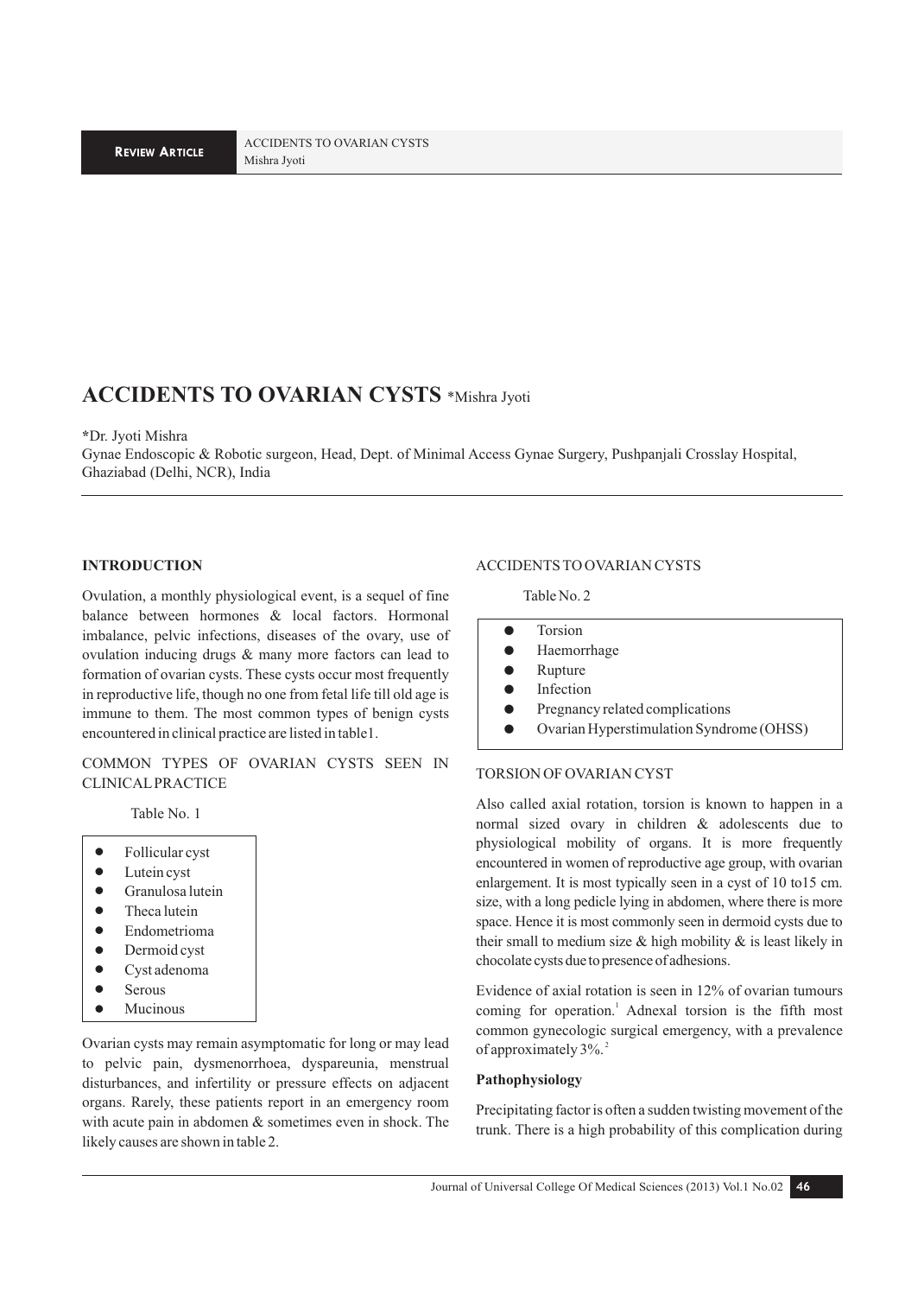# **REVIEW ARTICLE** Mishra Jyoti

pregnancy & immediately after delivery, when the pelvic organs are undergoing a rapid change in size. Once begun, the process of torsion is completed by pulsations of the supplying vessels, which transmit their impulse to the pedicle. As the veins get compressed, the cyst gets congested. Lymphatic obstruction leads to oedema. This is followed by interstitial haemorrhage into the substance of the tumour. Due to increasing tension, there is severe abdominal pain. Usually these symptoms bring the patient to the hospital, before arterial occlusion, leading to necrosis sets in.

Another clinical picture is that of frequent attacks of mild abdominal pain, due to intermittent incomplete torsion. Degeneration of cyst wall leads to adhesions, most often with omentum. After acquiring new blood supply, the ovarian mass may sever its pelvic connection & become parasitic.

## **Diagnosis**

Patient is often unaware of the cyst when she is seized with sudden pain. Most of the time, there is a past history of intermittent pain in abdomen. There may be associated nausea, vomiting, and signs of bladder & bowel irritability or vaginal bleeding.

*On examination*, there is tachycardia, but other vital signs are usually maintained. Per abdomen examination reveals marked muscle guarding & rigidity. A mass arising from pelvis may be felt. On pelvic examination, a tender adnexal mass, separate from the uterus is felt. To ascertain the diagnosis of ovarian cyst, one must palpate its lower rounded pole through the fornix. Large cysts often displace the uterus to the opposite side. Marked tenderness & muscle guarding may impose difficulty in defining the boundaries of the cyst. Sudden, severe abdominal pain in a patient known to have ovarian cyst, should raise high suspicion of torsion.

## **Differential diagnosis**

**Ectopic gestation**: History of amenorrhoea, a positive pregnancy test & an ectopic gestational sac on ultrasonography help in differentiating these cases from torsion.

**Acute PID**: Temperature is raised & patient may complain of vaginal discharge. Ultrasonography reveals presence of adnexal mass with free fluid in cul de sac.

**Ruptured ovarian cyst**: Patient presents with acute pain with varying degree of collapse. If a cyst was known to exist previously, its size is reduced & free fluid can often be demonstrated in cul de sac. Immediate surgery is the treatment in both torsion & rupture of ovarian cyst.

**Corpus luteal haematoma**: Vaginal bleeding usually follows short period of amenorrhoea. Haemorrhagic shock is seen in rare cases. Treatment requires immediate surgical intervention.

**Non-Gynecological conditions**: Acute appendicitis, diverticulitis, and ureteric colic, intestinal obstruction has to be differentiated from torsion. Detailed history points towards symptoms specific to each involved organ. Clinical examination, laboratory tests & ultrasonography help in reaching the diagnosis.

#### **Investigations**

**Leucocytosis** is usually seen in patients with torsion of ovarian cyst.

A **pregnancy test** may be required to rule out ectopic pregnancy.

**Ultrasonography** shows presence of adnexal cystic mass & features of torsion. Simple cysts are unilocular and have a uniformly thin wall surrounding a single cavity that contains no internal echoes. Most commonly, they are functional follicular or luteal cysts or, less commonly, serous cystadenomas or inclusion cysts. Complex cysts may have more than one compartment (multilocular), thickening of the wall, projections (papulations) sticking into the lumen or on the surface, or abnormalities within the cyst contents.

Sonography findings for ovarian torsion vary depending on the degree of vascular compromise. Twisted adnexal masses are frequently midline, cranial to the fundus.<sup>3</sup> Nonspecific ultrasound findings include a cystic, solid, or complex mass with free fluid, a diffusely enlarged ovary with peripheral cystic follicles, and marked thickening of the cyst wall. However, these findings may also be found in other conditions such as a hemorrhagic cyst, endometriosis, PID, and ectopic pregnancy.<sup>4</sup>

**Colour Doppler** provides evidence of decreased or absent blood flow to the ovary. While Doppler may show no flow in the ovary secondary to mechanical torsion of the ovarian vessels, arterial waveforms and color flow have been reported in surgically proven cases of torsion.<sup>5</sup> Continued flow despite torsion may be due to venous thrombosis causing symptoms prior to arterial occlusion, or due to its dual blood supply from the ovarian artery and the ovarian branches of the uterine artery. If there is flow within a twisted vascular pedicle, a characteristic pattern of circular or coiled twisted vessels, the **"whirlpool sign"**, may be found on Doppler.<sup>3,4</sup>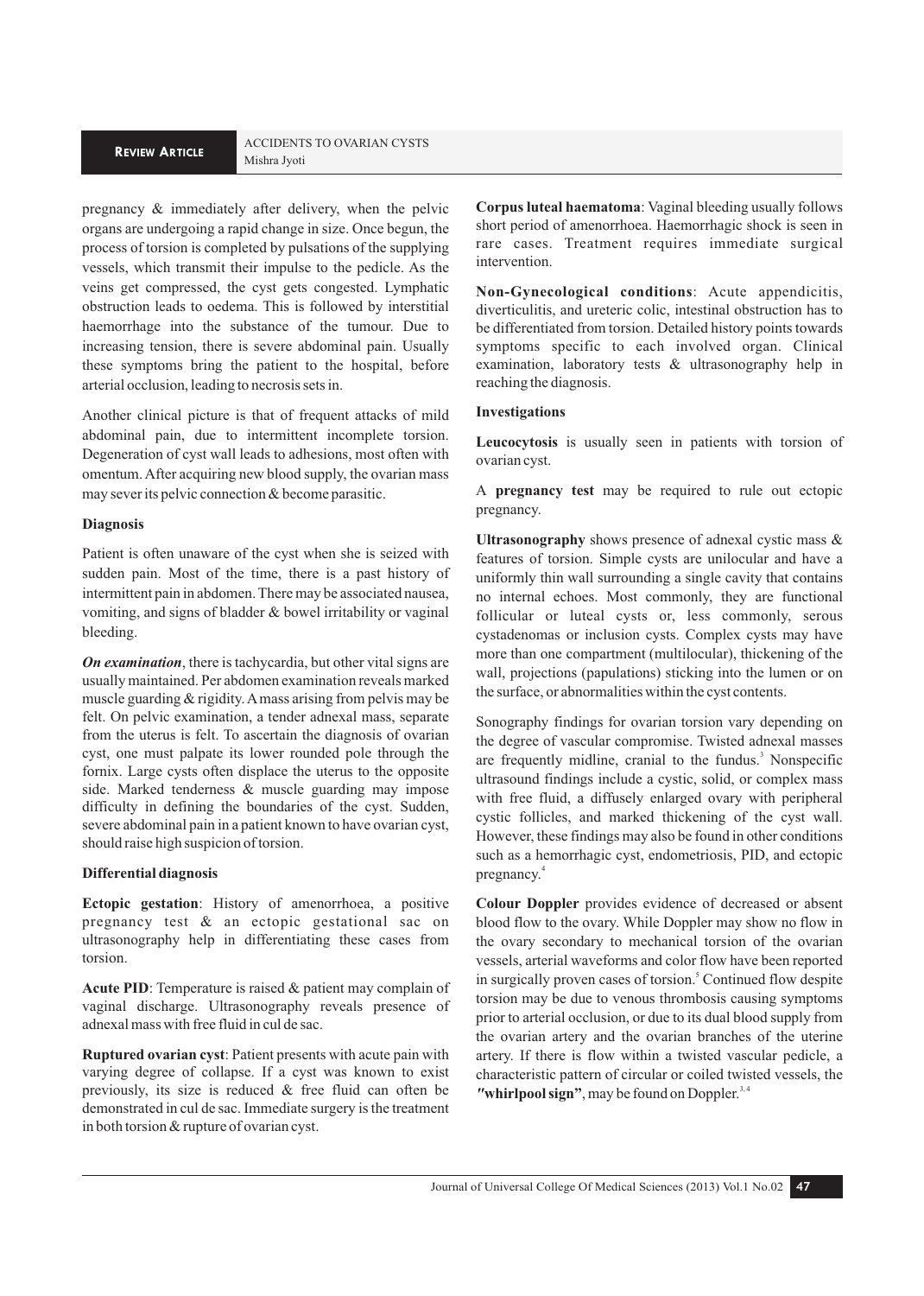## **Treatment:**

Once diagnosed, patient needs immediate surgical intervention to preserve ovarian function. Till few years ago, laparotomy was the only approach. With recent advances in the field of endoscopy, laparoscopy has become the main tool in managing cases of twisted ovarian tumours. Irrespective of the surgical approach, salient features of treatment include, untwisting the mass, assessment of tissue viability, cystectomy while preserving the normal ovarian tissue & restoring near normal anatomy.

## **Laparoscopy**

Surgery is performed under general anaesthesia with endotracheal intubation, as this allows better control of respiratory & cardiovascular status of the patient, especially during prolonged surgery. Instruments required are listed in table 3.

## SET OF INSTRUMENTS NEEDED FOR OPERATIVE LAPAROSCOPY

|  |  |  | Table No. 3 |  |
|--|--|--|-------------|--|
|--|--|--|-------------|--|

| Veress' needle          | Scissor              |
|-------------------------|----------------------|
| 5mm trocar cannula 2    | Ally's type grasper  |
| 10mm trocar cannula     | Fine toothed grasper |
| Laparoscope (30 degree) | Bipolar cautery      |
| Injection needle        |                      |
| Suction cannula         |                      |

The site of primary port may have to be above the umbilicus, if the cyst is big. Secondary ports may also require higher placement. Cyst appears dark coloured due to venous congestion. Fallopian tube is often involved in the torsion & looks oedematous, but decision to salvage the tube should not be taken until the adnexal mass has been untwisted, as the inflamed tube later regains its normal anatomy in most cases. Supporting with 2 instruments, the cyst can be untwisted completely. Normal ovarian tissue is assessed for viability. If cystectomy seems amenable, the cyst is made steady by holding the ovarian ligament. All except the most benign looking cysts are removed intact either in an endobag or through the cul de sac. A totally benign looking large cyst with thin wall can be punctured with injection needle & fluid aspirated through the attached suction tube. After the cyst becomes lax it is easier to grasp. Small nick is made by scissor & suction cannula is inserted to aspirate the remaining fluid.

Laparoscope is then inserted to closely visualize the cyst wall. If the cyst looks benign, the incision is enlarged. Cyst wall is held by ally's type grasper & stretched out ovarian tissue by a fine-toothed grasper. By gentle traction, the cyst wall is peeled off. Care is taken to progress slowly, releasing one grasper at a time or else there will be difficulty in differentiating between cyst wall & ovarian tissue. Haemostasis is usually not a problem. Any obvious bleeder is tackled by cautery. Edges of the breached ovarian surface may be held together for a few

seconds. In a very large defect, suturing may be required.

Excised wall of small cyst is extracted by holding with a claw forceps passed through the 10mm port, under the guidance of a hysteroscope, which has been inserted through a 5mm cannula. In case of spillage into the peritoneal cavity, it is worth giving a lavage with ringer lactate solution. Postoperative recovery is smooth in most cases.

**Special attention** is needed in cases of **dermoid cyst**. Here attempt should be made to prevent the spillage of cyst contents into the peritoneal cavity. Instead of puncturing the cyst, a very superficial incision is made in the cortex, preferably with CO2 laser. The incision is extended with scissor & aqua dissection, and whole of the cyst is separated. If the cyst ruptures accidentally, thorough peritoneal cavity irrigation with at least 10 liters of Ringer's lactate with direct suctioning of all fatty & epidermal elements prevents the post operative granulomatous peritonitis. Such a cyst is best removed in an endobag.

If the cyst & ovary look necrosed, they have to be completely removed.

#### **Technical difficulties**

**Placement of trocars**: In case of a large cyst lying in abdomen, the primary port needs to be placed higher up. In case of suspected adhesions, Veress' needle is inserted through the Palmer's point (just below the left coastal margin in the midclavicular line). Achieving a good pneumperitoneum is essential, as the peritoneum tends to be loose in this area. Attempts to push in the 5mm trocar through a loose peritoneum, will lead to pre peritoneal placement, & extra peritoneal emphysema. The 5mm hysteroscope along with its sheath is put in through this side port & under its guidance the 10mm trocar is placed at the location of choice. The position of other secondary ports may be safely decided depending on the size & location of the cyst. Some surgeons use the open (Hasson's) technique for primary port entry.

**Untwisting the cyst**: The instruments may slip while trying to untwist the cyst. Holding the cyst wall at less tense areas, with ally's type grasper gives a better grip & makes it possible to rotate the cyst.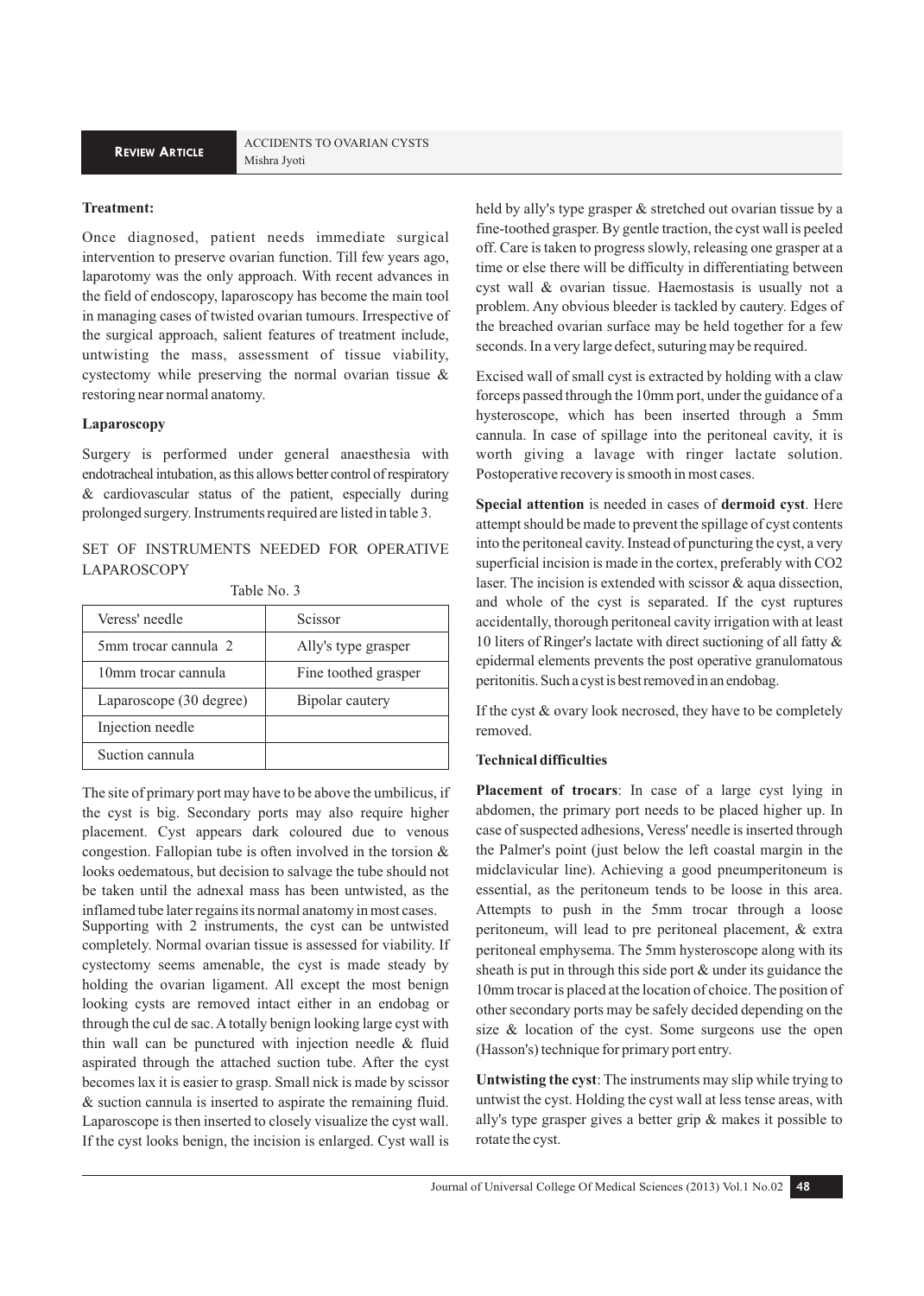If there is less space to rotate the cyst, one may need to aspirate the cyst contents prior to untwisting, to reduce the bulk.

**Improper tissue planes:** Pseudoendometriomas are invaginations of the ovarian cortex, which carry ovarian follicles. Hence there is no true cyst wall, which can be excised. Only aspiration & coagulating the surface is sufficient. Intraovarian cysts are cysts in the ovary where endometriotic tissue reaches by hematogenous route. These cysts are usually free from adhesions & it is possible to strip off the cyst wall. Identification of cyst wall is difficult in dermoid cyst. It is best to remove these cysts in endobag. In functional cysts, the cyst wall may be very thin at places. It is better to excise such areas than to peel them.

**Haemostasis**: Bleeding can be severe near infundibulopelvic ligament & ovarian ligament. Any bleeding vessels encountered here should be coagulated with bipolar.

**Extraction of cyst wall**: After grasping a specimen larger than 5 mm channel, the sleeve is slipped upward on the grasper shaft out of the peritoneal cavity. The grasping forceps with the specimen is then pulled out in one motion through the soft tissue of the anterior abdominal wall. Forcep is then reinserted through the exit tract  $&$  the sleeve is pushed over it. Initial placement of the trocar sleeve lateral to the deep epigastric vessels avoids going through the rectus muscle. Trocar penetrates the external oblique, internal oblique & transversalis fascia only, thus leaving an easily identifiable tract. Extraction through cul de sac is rarely required.

A large cyst wall may be cut into long strips & then removed. Dermoid cyst, due to its variable consistency, is difficult to extract. The cyst is placed in an endobag, inserted through the 10mm port & the threads are pulled out. As the bag reaches the level of abdominal wound, contents are removed partially & then the bag withdrawn.

**Sequelae:** Most of these patients, when treated early, resume normal ovarian function & have normal fertility. Cases reporting late may develop ovarian necrosis & sepsis.

## **HAEMORRHAGIC OVARIAN CYST**

Ovary has an outer cortex, rich in primordial follicles & inner medulla, which is more vascular. The outermost connective tissue layer is called tunica albuginea. Unlike male testis, where tunica forms a resistant layer, in females it is poorly formed & is quite distensible. This allows for monthly distension of ovaries by the growing follicle. When a small vessel in the wall of the tumour ruptures, blood may collect into the cyst itself or into the peritoneal cavity. Due to

distensible quality of the tunica, there may not be any pain or tenderness. Bleeding from small vessels is usually selflimiting & only leads to change in colour of the cyst contents. Rupture of bigger vessels or intraperitoneal haemorrhage

gives rise to severe pain. These patients may also present with haemorrhagic shock. In the absence of shock, laparoscopy is the preferred approach. Sucking all the blood & clots, clears haemoperitoneum. The bleeding vessel is identified & coagulated and cystectomy is performed.

#### **Corpus luteal haematoma**

Sometimes haemorrhage may occur in a normal corpus luteum which fails to resolve & gives rise to corpus haemorrhagicum. Persistent production of hormones leads to increased growth of endometrium. This causes amenorrhoea followed by heavy & prolonged bleeding. There is marked tenderness & on per vaginal examination a tender cyst may be felt through the fornix. Differential diagnosis is with cases of ectopic pregnancy & abortion.

On **sonography**, the combination of clotted blood & liquid contents may appear as: an irregular echogenic area with scalloped edging along the inner walls, 2) a spherical cyst with many lobes, 3) one or more septa within the cyst.

## **Management**

Analgesics & simple observation usually suffices. Follow up sonography after menses, shows resolution of corpus luteum cyst in most cases. Surgery is required if patient presents with acute abdomen & the possibility of torsion or rupture cannot be ruled out. Due to variable presentations of ectopic pregnancy, these patients are often operated for the same. It is only on histopathology, that true nature of pathology is revealed.

## **RUPTURED OVARIAN CYST**

Rupture is more likely to happen if the cyst wall is damaged by previous ischaemic degeneration or if it is malignant. It can also happen spontaneously as is typically seen in the cases of actively growing pseudomucinous cystadenomas, where the epithelial elements of the cyst grow faster than the connective tissue of the capsule. Spontaneous rupture results, discharging pseudomucinous material into the peritoneal cavity. In most cases, there is no serious side effect, but rarely the coagulated pseudomucinous material forms adhesions with omentum & intestines leading to pseudomyxoma peritonei.<sup>1</sup> External factors such as trauma, pelvic examination, coitus or childbirth can also precipitate rupture. During labour the presenting part presses upon the cyst lying in the pouch of Douglas, & can lead to rupture.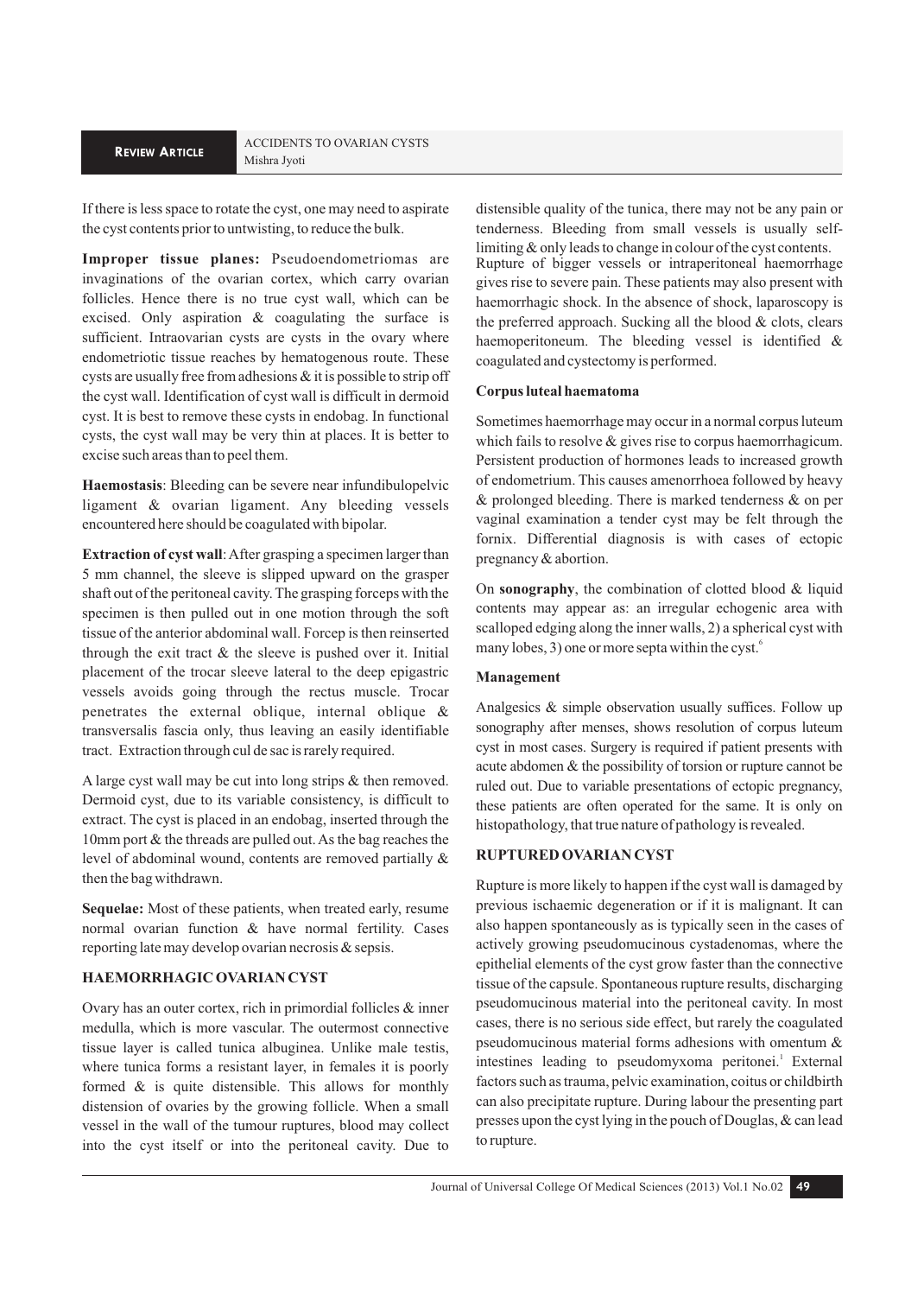## **Signs & Symptoms**

Presentation depends on the contents & size of the cyst. Rupture of a small cyst may cause sudden severe pain without any after effects. There may be a sensation of something giving way, followed by vomiting, diarrhoea, and severe abdominal pain. Because the amount of blood loss is minimal, hypovolemia does not supervene. Peritoneal irritation due to leakage of cyst fluid can lead to significant tenderness, abdominal distension, and hypoperistalsis. If the cyst was known to exist, its size is found reduced & free fluid is seen in the peritoneal cavity.

Worst peritoneal reaction is seen with the rupture of dermoid cyst. Sebaceous material collects into the peritoneal cavity, leading to acute abdomen & fever.

#### **Investigations**:

There is often leucocytosis & sonography reveals free fluid in the peritoneal cavity. If urgent sonography is not possible, culdocentesis gives important information to reach a diagnosis.

#### **Management**

The aim of treatment is to clear the peritoneal cavity of all the cyst contents along with removal of the cyst. In patients reporting early, laparoscopy is preferred for all its benefits of minimally invasive approach. In late cases, where there is high likelihood of dense bowel adhesions, laparotomy is preferred. After removing the cyst contents, repeated lavage is done, till the peritoneal cavity appears clean. Prognosis in pseudomyxoma peritonei is poor, even after the ovaries are removed.

## **INFECTED OVARIAN CYST**

Infection may happen by direct spread of organisms through adjacent structures as in acute salpingitis or pelvic peritonitis. A cyst, which has undergone ischaemic necrosis, is more likely to get infected with bowel organisms. A cyst, which has been treated by tapping rather than by removal, is more likely to undergo infection. These cases present with fever & abdominal pain. There is leucocytosis & a tender mass is felt through the fornix. Ultrasound documents a tubo - ovarian pathology, with features of a complex mass.

## **Treatment**

Treatment of infection is conservative & consists of intravenous antibiotic coverage, along with supportive therapy. Surgery is indicated only in special circumstances as

when there is evidence of spreading peritonitis despite adequate medical treatment, ruptured ovarian abscess or when diagnosis is in doubt. Some surgeons prefer to do laparoscopy for confirming the diagnosis  $\&$  draining the purulent fluid along with excision of abscess cavity (necrotic inflammatory exudates).The peritoneal cavity is well irrigated with Ringer's lactate solution. Caution is needed in cases of suspected adhesions. Temperature elevation rarely persists past the first postoperative day.

## **OVARIAN CYST IN PREGNANCY**

The common types of ovarian cysts seen during pregnancy are serous cyst, dermoid cyst & corpus luteum cyst.

The incidence of dermoid cyst is two times higher than in nonpregnant state. The incidence of benign ovarian tumours with pregnancy is about 0.2%,  $1/3^{rd}$  being dermoids  $1/3^{rd}$  corpus luteum cysts.<sup>7</sup>

#### **Pathophysiology**

Following fertilization the normal corpus luteum continues to grow & forms corpus luteum of pregnancy. If haemorrhage occurs in its substance, then it can become cystic & acquire quite a large size, up to 3-5cms. Such cysts disappear spontaneously at 14-16 weeks.

Any of these cysts can undergo complications like torsion, haemorrhage, rupture & infection. The incidence of torsion is higher during the first trimester when the gravid uterus dislodges the cyst from the pelvis into more spacious abdomen & still higher soon after delivery when pelvic organs are rapidly changing in size.

Cyst can undergo haemorrhage or rupture during labour. Infection is more likely in the puerperium.

## **Signs & symptoms**

Majority of the patients are asymptomatic. During pregnancy the some of the patients may present with urinary retention, mechanical distress due to over distension of abdomen or preterm labour. During labour there is high chance of malpresentation & obstructed labour. If any of the complications occur, patient presents with features of acute abdomen.

Diagnosis is easy in early pregnancy, when one can feel the cyst separately from the uterus. In second trimester, putting the patient in Trendelenburg position, shifts the cyst more towards the abdomen, & becomes more obvious. Ultrasonography helps to confirm the diagnosis.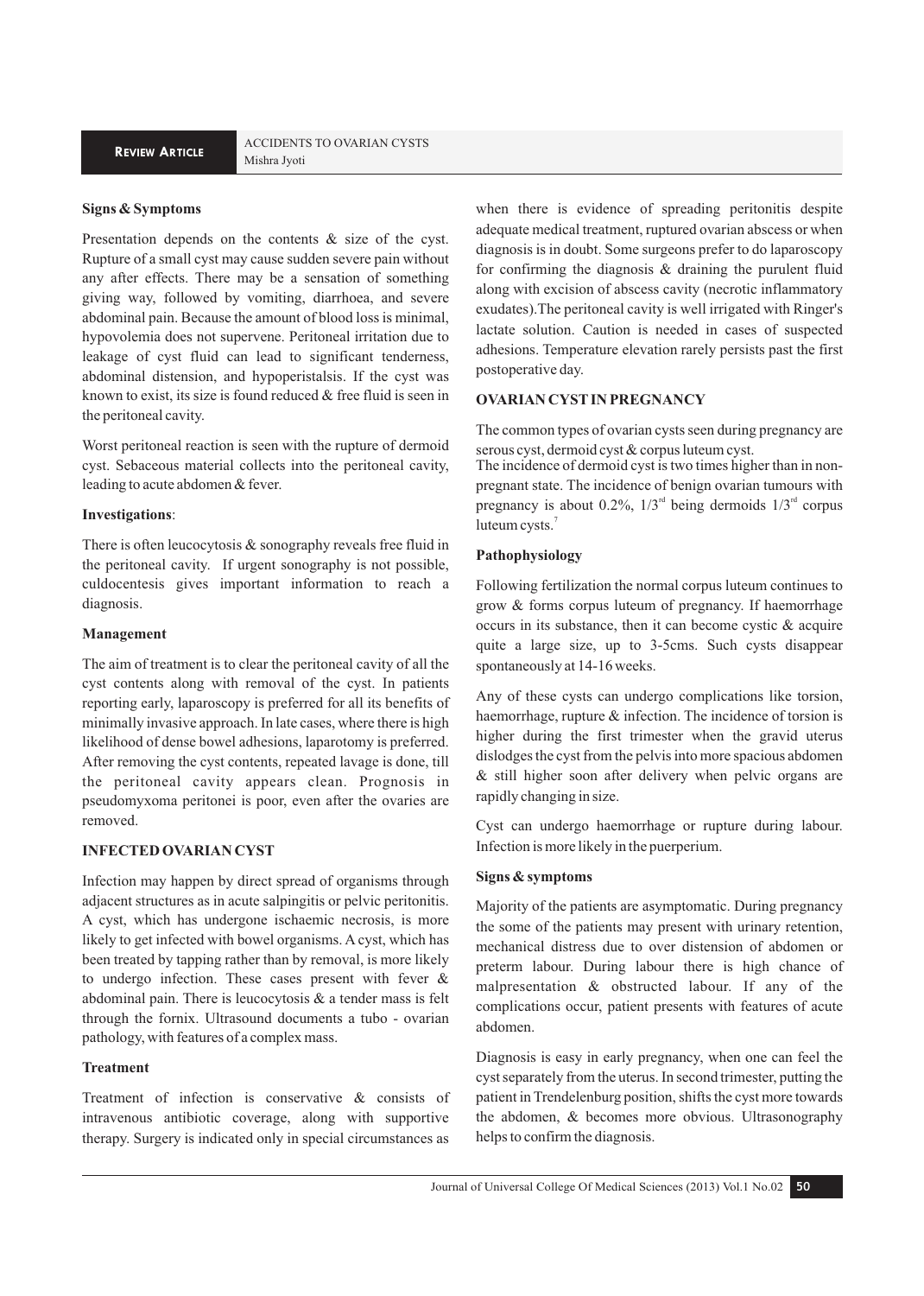## **Differential diagnosis**

A complicated ovarian cyst during pregnancy is to be differentiated from ectopic pregnancy, sacculation of gravid uterus, red degeneration of fibroid, acute hydramnios & accidental haemorrhage.

## **Treatment**

Cyst smaller than 5 cms is usually corpus luteum of pregnancy & does not require any treatment. Such a cyst disappears spontaneously by14 to 16 weeks. A larger cyst can be safely removed after 16 weeks, when placenta has taken over the function of corpus luteum. Cystectomy with ovarian reconstruction is the preferred treatment, but even if ovariectomy is performed, there is no risk to pregnancy. After 28 weeks, it is better to keep the patient under observation. Due to increased risk of complications after delivery, these cysts should be removed early in the puerperium. If complications like torsion, haemorrhage or rupture occur, surgery is done irrespective of the gestational age.

If cyst is not impacted in the pelvis, vaginal delivery may be allowed. Cyst should be removed early in the puerperium,

preferably in the first week. If cyst is found impacted in pouch of Douglas, Caesarean section should be performed. Even if caesarean is done for other obstetric reasons, cyst should be removed at the same time.

Laparoscopic surgery is possible upto 16 weeks gestation. Till then, the size of gravid uterus does not hinder the introduction of trocar at the usual sites.<sup>8</sup>

## **OVARIAN HYPERSTIMULATION SYNDROME (OHSS)**

Introduction of gonadotrophins for ovulation induction, in the treatment of infertility has been a major medical breakthrough in this century. Serious OHSS is an outcome of ovulation stimulation, which can affect 100-200 cases in 100,000 stimulation cycles annually through World Registries of Assisted Conception.<sup>9</sup>

## **Classification**

Schenker & Weinstein have classified OHSS according to the symptoms, signs & laboratory findings  $^{10}$  (table 4).

| Mild Hyperstimulation     | Grade I - Serum oestrogen $> 150$ micrograms/day<br>Urine pregnendiol excretion $> 10$ mg/ day |
|---------------------------|------------------------------------------------------------------------------------------------|
|                           | Grade II - Grade I with ovarian enlargement / small cysts.                                     |
| Moderate Hyperstimulation | Grade III - Grade II with abdominal distension                                                 |
|                           | Grade IV Grade III with nausea, vomiting and/ or diarrhoea                                     |
| Severe Hyperstimulation   | Grade V Grade IV with large ovarian cysts and ascities and/ or hydrothorax                     |
|                           | Grade VI Grade with hemoconcentration, with or without coagulation abnormalities               |

Table 4. Schenker & Weinstein's Classification of OHSS<sup>10</sup>

Golan proposed another classification, where he also included sonographic findings 11 (table 5). Table 5. OHSS classification by Golan et  $al<sup>11</sup>$ 

| Mild OHSS     | Grade I Abdominal distension & discomfort.                                                                                                                               |  |
|---------------|--------------------------------------------------------------------------------------------------------------------------------------------------------------------------|--|
|               | Grade II - Grade I with nausea, vomiting and/ or diarrhoea; ovaries are enlarged 5-12 cm.                                                                                |  |
| Moderate OHSS | Grade III features of mild OHSS plus ultrasonic evidence of ascites.                                                                                                     |  |
| Severe OHSS   | Grade IV Features of moderate hyperstimulation with clinical ascites and/ or hydrothorax<br>and respiratory difficulties.                                                |  |
|               | Grade V All of the above plus change in the blood volume, increased blood viscosity<br>due to hemoconcentration, coagulation abnormalities & diminished renal perfusion. |  |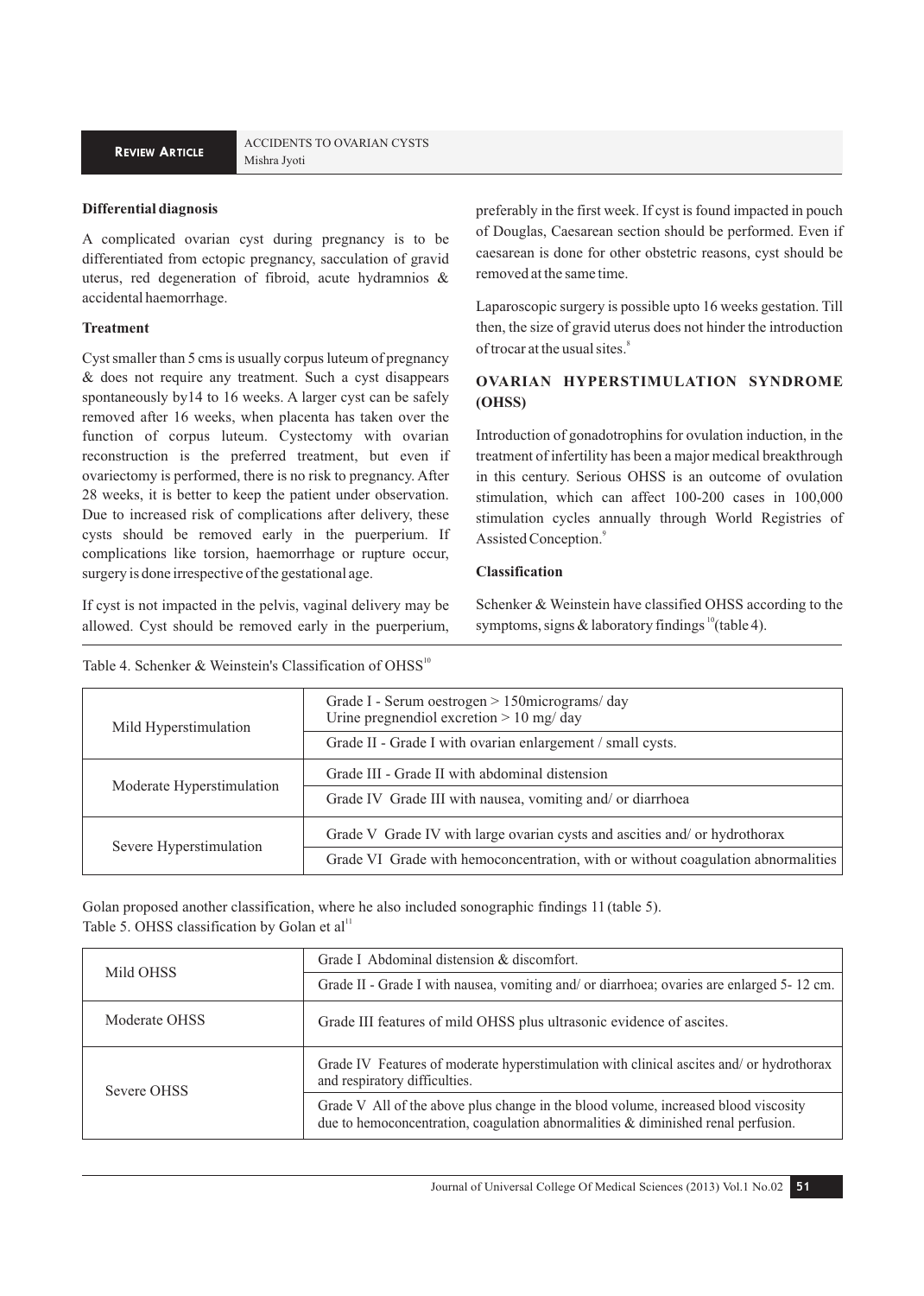#### **Complications**

**Vascular complications** - Haemoconcentration, thromboembolic phenomena due to coagulation abnormalities may lead to serious cerebrovascular accident.

**Liver dysfunction** - Although the liver functions are abnormal, morphological changes are seen only at the ultrastructural level. This is a compensatory change in response to increased demand of liver enzymes.

**Respiratory complications** - Pleural effusion, mechanical distress due to ascites, hydrothorax & Adult Respiratory Distress Syndrome may appear due to OHSS.

**Gastrointestinal complications** - Pain in abdomen, nausea, vomiting & diarrhoea could be the initial symptoms of OHSS.

**Adnexal torsion** - Multiple follicular or luteal cysts make the ovaries enlarged. This predisposes them to torsion. Pregnancy further increases the chances. Mashiach et al noted torsion in 16% of the pregnant patients compared with 2.3% in the nonpregnant patients.<sup>12</sup>

## **Prevention of OHSS**

Recognition of high-risk patients & following preventive measures are the only ways of reducing the incidence of OHSS.

Young thin patients, presence of polycystic ovaries, oligomenorrhoic anovulation & use of hMG & GnRH agonists, all increase the risk of developing OHSS.

Other high risk factors include presence of large number of small & intermediate follicles on sonography & serum estradiol levels >/ =2500pg/ml, on the day of hCG administration.

More reliable is the slope of rise in E2 concentration, to check if the values are more than doubling. Conception cycles lead to a higher risk of OHSS.

Withholding or delaying hCG, using GnRH agonists to trigger ovulation can prevent OHSS. Follicular aspiration, use of progesterone to support luteal phase, administration of human albumin & glucocorticoids at the time of oocyte recovery is some of the other ways of reducing the chances of OHSS.

#### **Treatment**

Treatment is mainly **supportive** to maintain the intravascular volume & avoid the complications of hypercoaguability.

**Surgical therapy** is indicated only in the following situations-Intraperitoneal haemorrhage Rupture of ovarian cyst Torsion of ovarian cyst Ectopic pregnancy.

One may choose laparoscopic or laparotomy route, depending on the patient's condition. Just untwisting the enlarged ovary is mostly sufficient to carry on the pregnancy.

#### **CONCLUSION**

With increasing use of ovulation inducing drugs, the incidence of ovarian cyst is increasing. Though many factors contribute to it, there are still, not too many effective ways to prevent the occurrence of ovarian cysts. Oral contraceptive pills are known to provide some protection. OHSS can be prevented by close monitoring of all highrisk patients.

Early diagnosis & treatment is the only way of reducing accidents to ovarian cyst & long-term complications like adhesions & infertility.

## **POINTS TO REMEMBER**

Ovarian cysts may remain asymptomatic for long or occasionally present with acute abdominal pain or even shock.

Adnexal torsion is the fifth most common gynec surgical emergency.

Torsion (of ovarian cyst ) can occur during pregnancy and immediate post delivery due to a rapid change in pelvic organ size.

Torsion needs differentiation from ectopic pregnancy, acute PID ruptures ovarian cyst, corpus luteal hematoma and non gynecological causes for acute abdomen.

Hemorrhage, rupture and infection of ovarian cyst are other gynecological causes for acute abdomen.

Localized infection and small corpus luteal hematoma can be managed conservatively while torsion and rupture need surgical intervention preferably by laparoscopic approach, occasionally by laparotmy.

Incidence of benign ovarian tumours with pregnancy is about 0.2% and most patients are asymptomatic.

Presence of ovarian cyst during pregnancy can lead to urinary retention, mechanical distress, preterm labour, malpresentations and obstructed labour.

Corpus luteal cysts <5 cms during pregnancy do not need any treatment and regress spontaneously by 14-16 week.

When ovarian cysts persist during pregnancy, cystectomy with ovarian reconstruction is performed after 16 weeks in second trimester.

Emergency surgery is performed when cyst complications occur during pregnancy.

In OHSS due to presence of enlarged ovaries surgery is indicated when rupture, torsion or intraperitoneal hemorrhage occur.